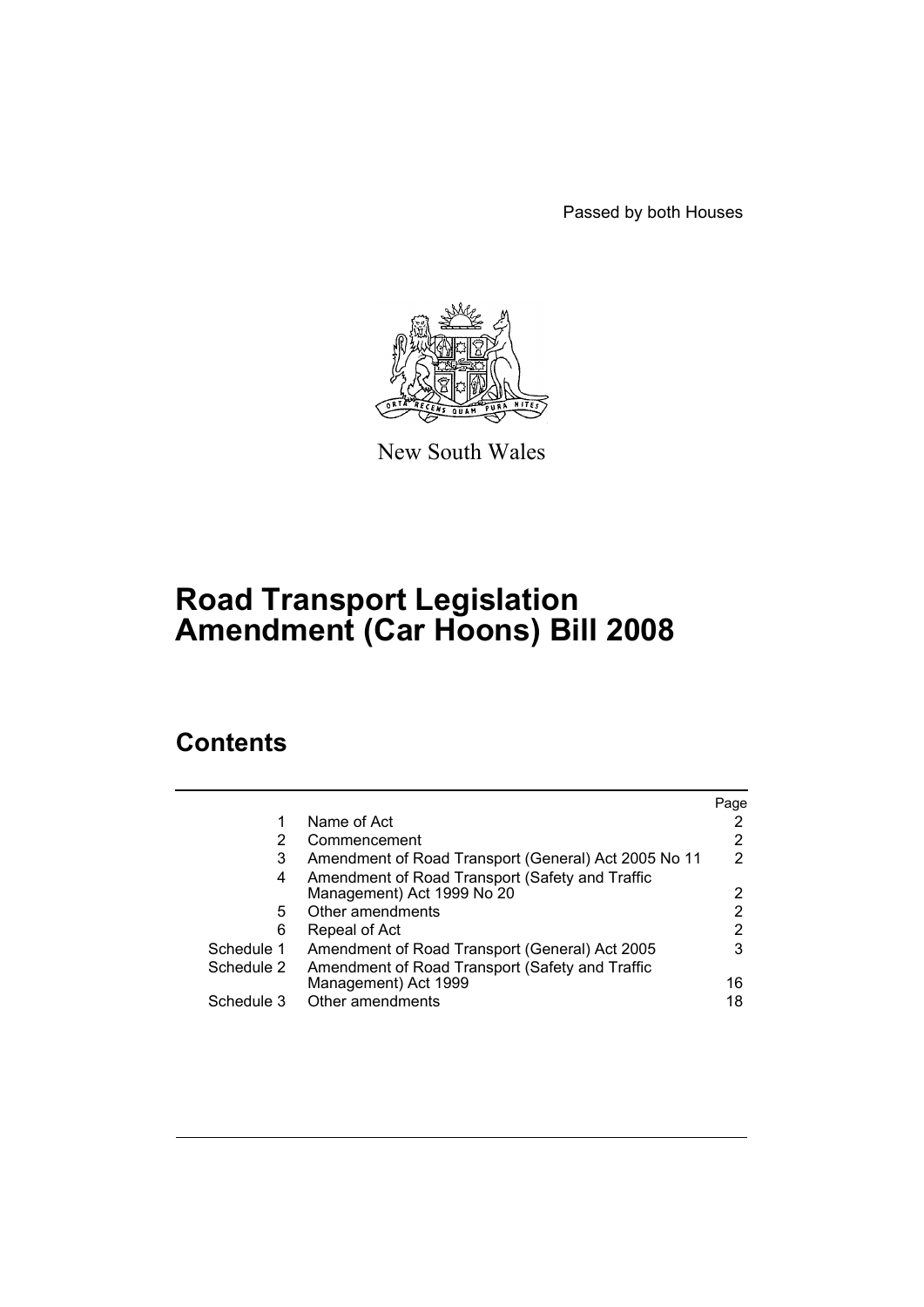*I certify that this public bill, which originated in the Legislative Assembly, has finally passed the Legislative Council and the Legislative Assembly of New South Wales.*

> *Clerk of the Legislative Assembly. Legislative Assembly, Sydney, , 2008*



New South Wales

# **Road Transport Legislation Amendment (Car Hoons) Bill 2008**

Act No , 2008

An Act to amend the *Road Transport (General) Act 2005*, the *Road Transport (Safety and Traffic Management) Act 1999* and certain other road transport legislation to make further provision with respect to certain speeding and other dangerous driving offences; and for other purposes.

*I have examined this bill and find it to correspond in all respects with the bill as finally passed by both Houses.*

*Assistant Speaker of the Legislative Assembly.*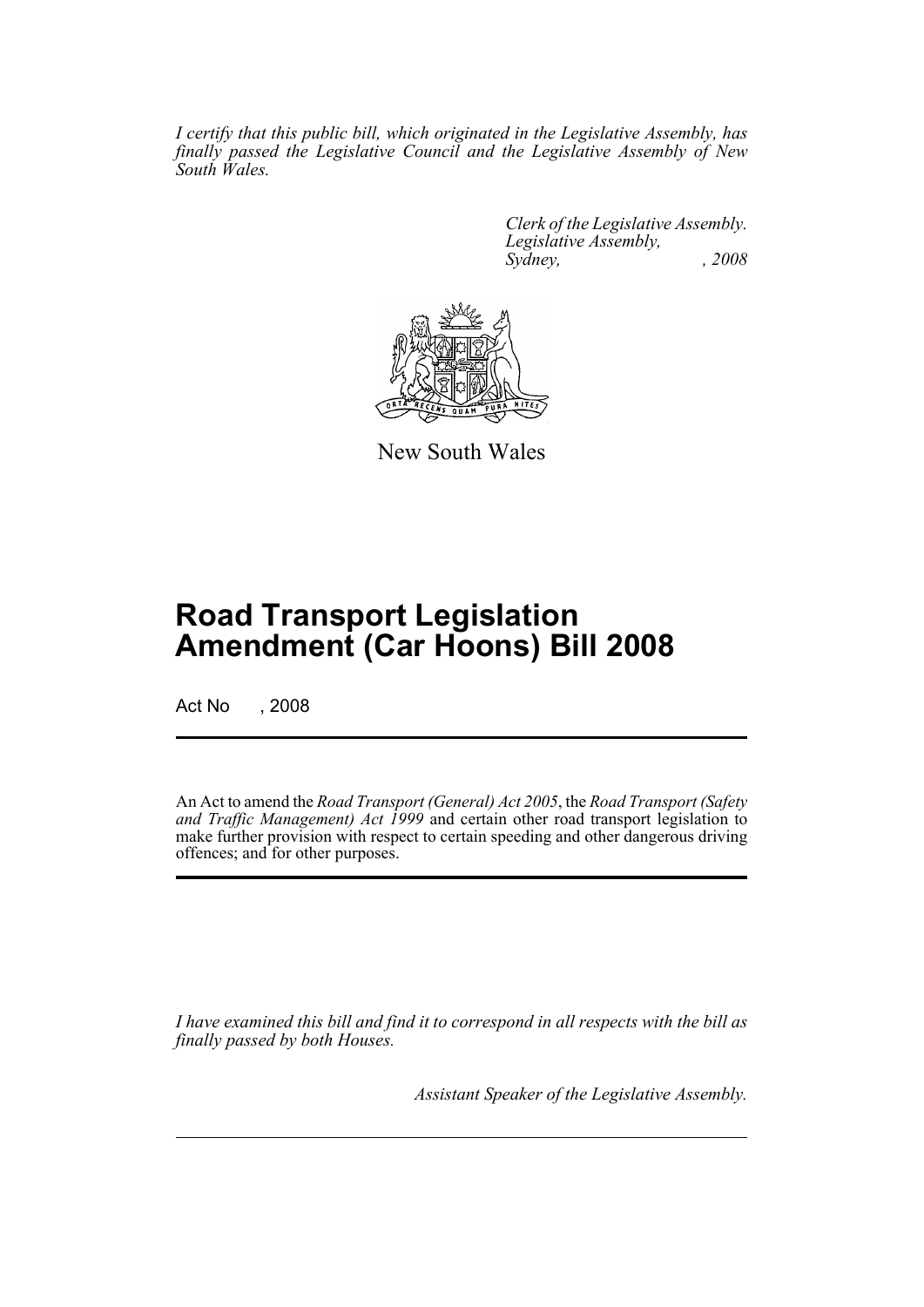# <span id="page-2-0"></span>**The Legislature of New South Wales enacts:**

# **1 Name of Act**

This Act is the *Road Transport Legislation Amendment (Car Hoons) Act 2008*.

# <span id="page-2-1"></span>**2 Commencement**

This Act commences on a day or days to be appointed by proclamation.

# <span id="page-2-2"></span>**3 Amendment of Road Transport (General) Act 2005 No 11**

The *Road Transport (General) Act 2005* is amended as set out in Schedule 1.

#### <span id="page-2-3"></span>**4 Amendment of Road Transport (Safety and Traffic Management) Act 1999 No 20**

The *Road Transport (Safety and Traffic Management) Act 1999* is amended as set out in Schedule 2.

# <span id="page-2-4"></span>**5 Other amendments**

The Act and regulations specified in Schedule 3 are amended as set out in that Schedule.

# <span id="page-2-5"></span>**6 Repeal of Act**

- (1) This Act is repealed on the day following the day on which all of the provisions of this Act have commenced.
- (2) The repeal of this Act does not, because of the operation of section 30 of the *Interpretation Act 1987*, affect any amendment made by this Act.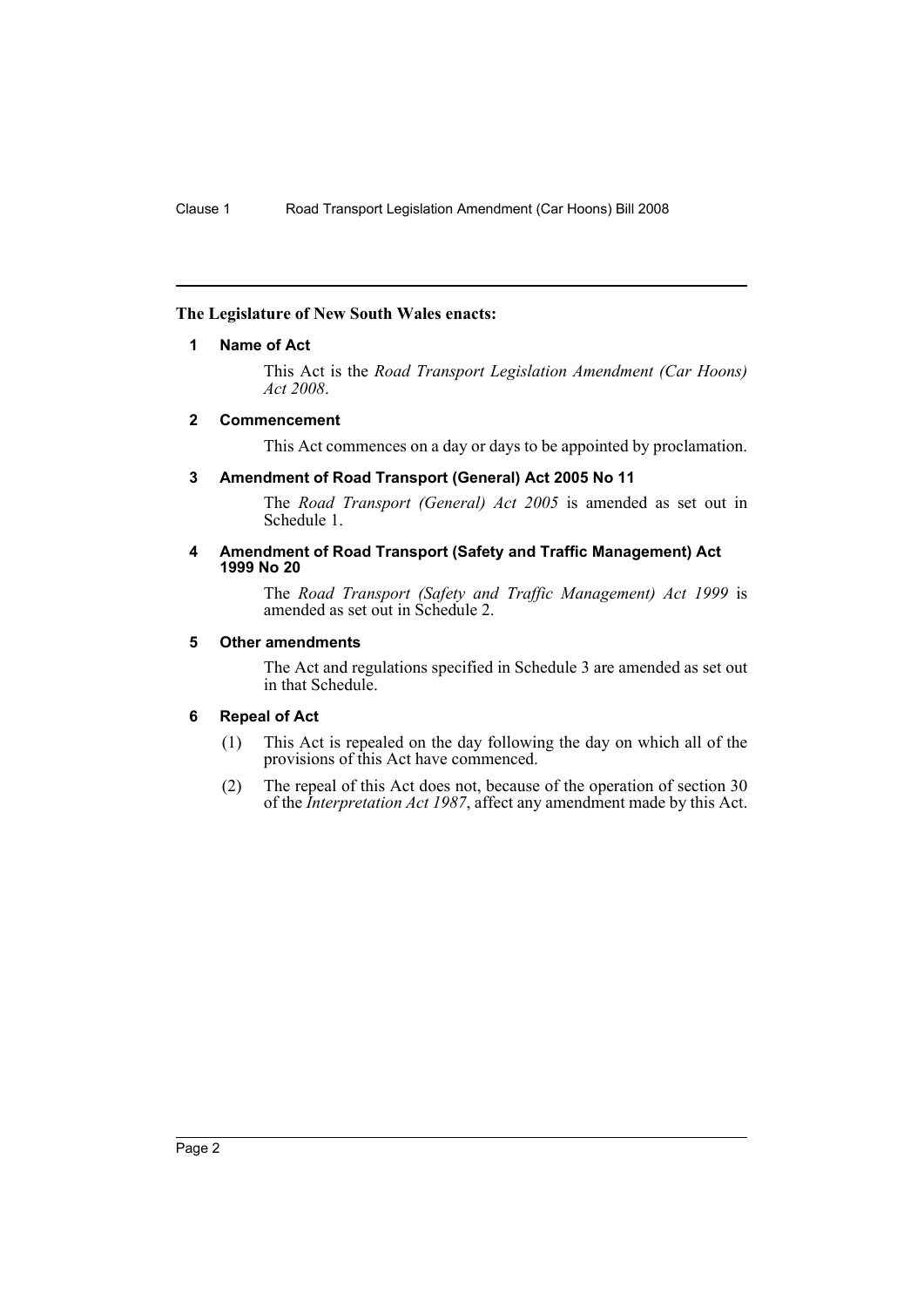Amendment of Road Transport (General) Act 2005 Schedule 1

# <span id="page-3-0"></span>**Schedule 1 Amendment of Road Transport (General) Act 2005**

(Section 3)

- **[1] Section 205 Immediate suspension of licence in certain circumstances** Omit "or 22 (2)" from section 205 (1) (b). Insert instead ", 22 (2), 40 or 41 (2)".
- **[2] Section 206 Suspension of driving privileges of visiting driver** Omit "or 22 (2)" from section 206 (2) (b). Insert instead ", 22 (2), 40 or 41 (2)".
- **[3] Part 5.5, Division 2, heading** Insert "**, wheel clamping**" after "**Detention**".

# **[4] Section 217 Definitions**

Insert in alphabetical order:

*clamp*, in relation to a motor vehicle, means immobilise the motor vehicle by means of wheel clamps or by means of any other device prescribed by the regulations.

# *clamping agent* means the following:

- (a) the Commissioner,
- (b) a person or body appointed as a clamping agent under section 219C.

**Note.** The Commissioner may delegate all or any of the functions conferred on the Commissioner under this Division on a police officer or police officers of a specified class—see section 123 (2) of this Act. Also see section 31 of the *Police Act 1990*.

*crash test* means a test to measure the effect of the impact of a motor vehicle that collides with another vehicle or other object, or a pedestrian, that is conducted by a person or body designated by the Authority.

*suspension warning notice* is defined in section 219B.

#### **[5] Section 218 Removal or production of vehicles used for certain offences for clamping, impounding or forfeiture**

Omit section 218 (1) (b). Insert instead:

(b) is the subject of a period of clamping or impounding, or the subject of forfeiture, under section 219 or 219A,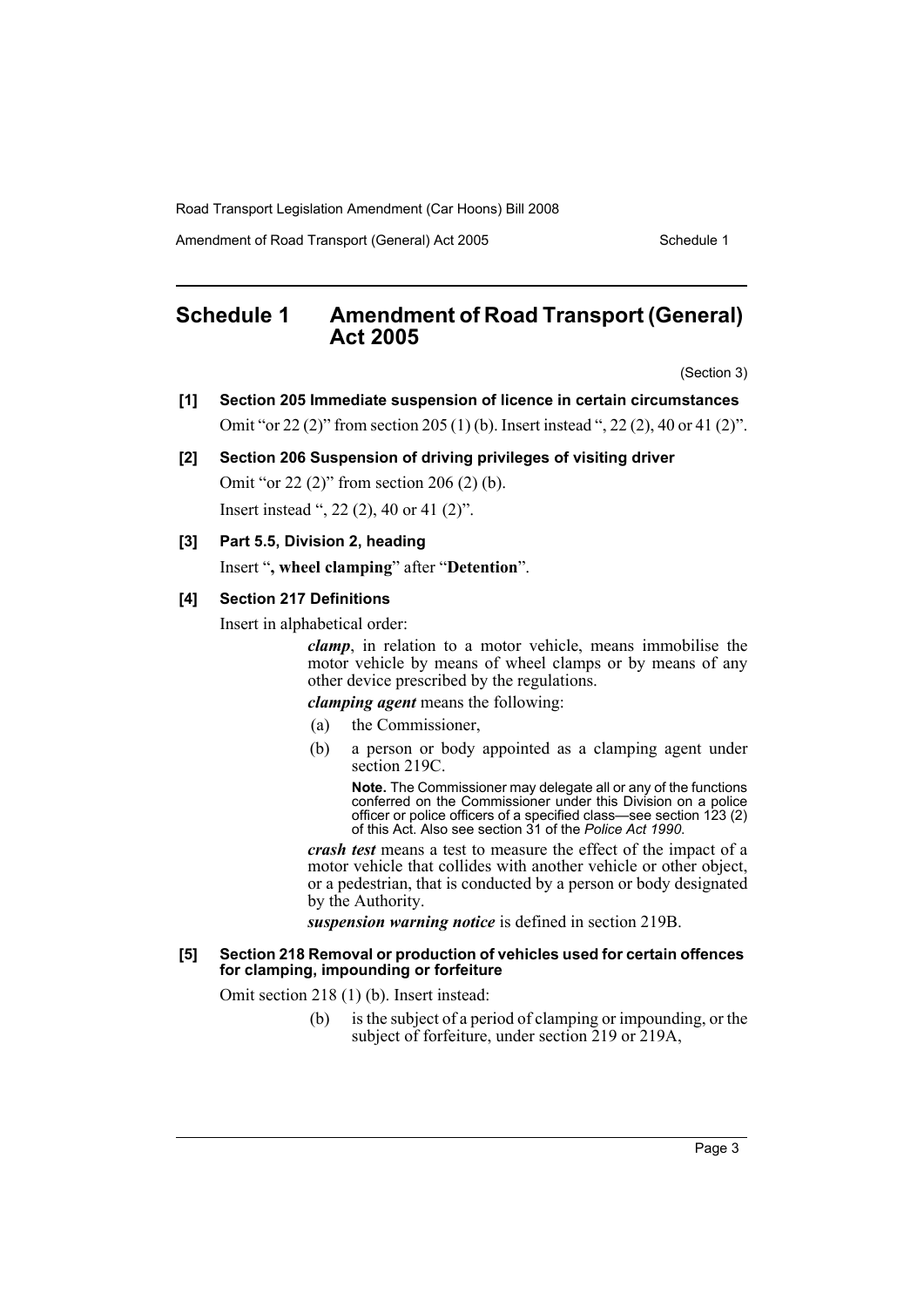Schedule 1 Amendment of Road Transport (General) Act 2005

# **[6] Section 218 (1)**

Omit "seize and take charge of the motor vehicle and cause it to be removed to a place determined by the Commissioner of Police".

Insert instead "take any one or more of the actions specified in subsection  $(1A)$ ".

# **[7] Section 218 (1A)–(1D)**

Insert after section 218 (1):

(1A) The police officer may do any one or more of the following:

- (a) clamp the motor vehicle (if the police officer is a clamping agent) or cause the vehicle to be clamped by a clamping agent,
- (b) seize and take charge of the motor vehicle and cause it to be removed to a place determined by the Commissioner,
- (c) immediately, or as soon as practicable afterwards, give the driver, and (if the driver is not the registered operator of the motor vehicle) the registered operator, a notice requiring the driver or registered operator to remove or cause the vehicle to be removed to, or produce or cause the motor vehicle to be produced at, a place specified in the notice within 10 days after the notice is given (a *production notice*).
- (1B) A production notice may be given personally or by post and must state the ground on which it is being given.
- (1C) A motor vehicle may be clamped under subsection (1A) at:
	- (a) a road or public place, or
	- (b) any place under the control of or used for the purposes of clamping motor vehicles by a clamping agent, or
	- (c) the home address of the driver or registered operator. **Note.** *Home address* is defined in section 3.
- (1D) Subsection (1C) (c) does not confer power to enter any place that could not otherwise lawfully be entered.

#### **[8] Section 218 (2)–(5)**

Omit "subsection (1)" wherever occurring. Insert instead "subsection (1A)".

# **[9] Section 218 (4)**

Insert ", or produced at," after "removed to".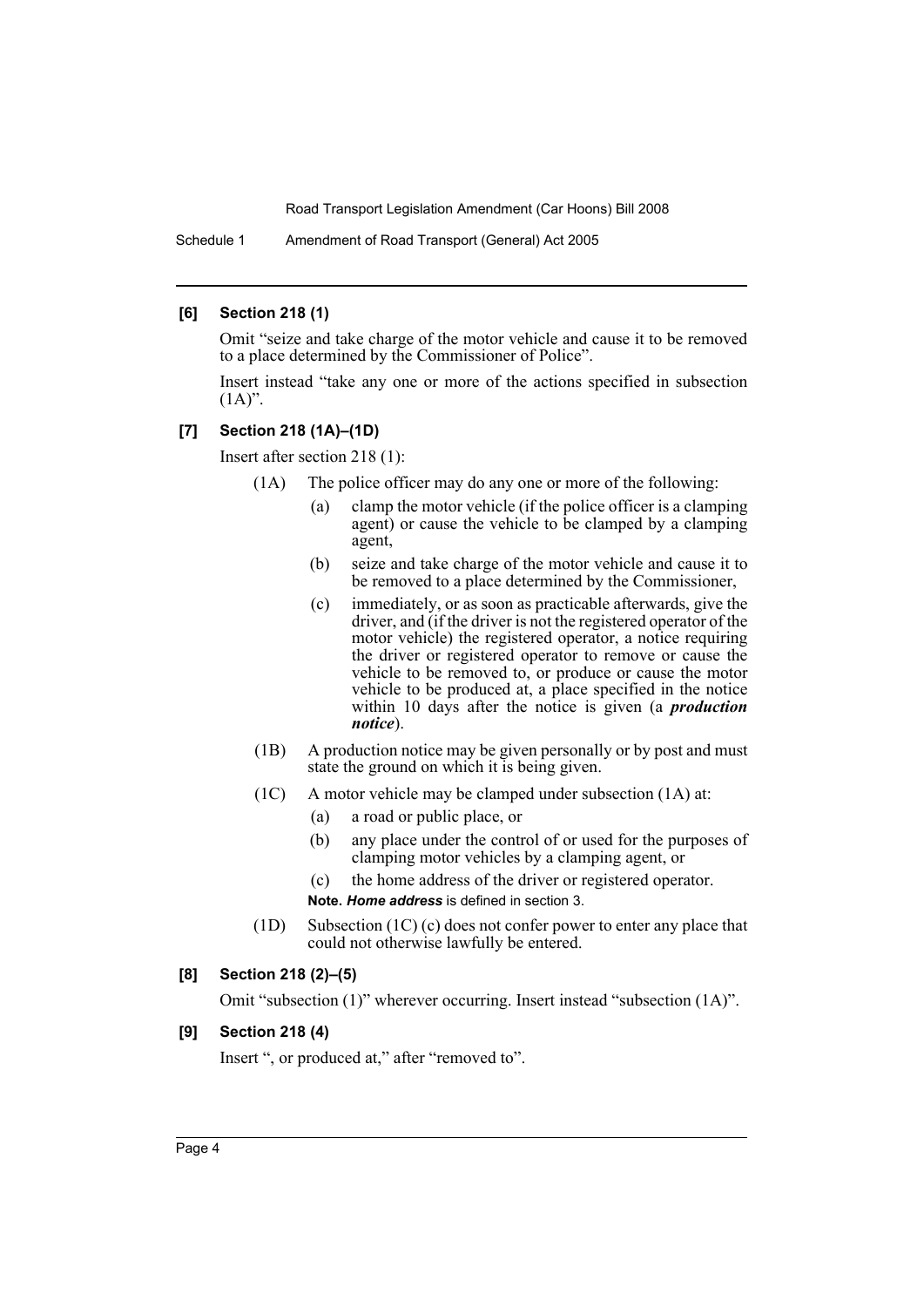Amendment of Road Transport (General) Act 2005 Schedule 1

# **[10] Section 218 (6)**

Omit "towing" wherever occurring. Insert instead "clamping or movement".

#### **[11] Section 218 (7)–(11)**

Insert after section 218 (6):

- (7) A driver or registered operator of a motor vehicle is guilty of an offence if:
	- (a) the driver or registered operator is given a production notice in relation to the motor vehicle, and
	- (b) without reasonable excuse, the driver or registered operator fails to remove the motor vehicle to or produce it at, or cause it to be removed to or produced at, the place specified in the notice within 10 days after being given the notice.

Maximum penalty: 20 penalty units.

- (8) The Authority may suspend the registration of a registrable vehicle for a period not exceeding  $\overline{3}$  months if the registered operator of the vehicle:
	- (a) is found guilty of an offence under subsection (7), or
	- (b) pays the whole or part of the amount specified in a penalty notice issued in respect of an offence under subsection (7), or in any process subsequent to such a penalty notice, as the amount that is payable in order to dispose of the alleged offence without having it dealt with by a court, or
	- (c) has not paid the amount so specified, has not elected to have the matter dealt with by a court and the time for electing to have the matter so dealt with has elapsed.

**Note.** Under this subsection, the Authority may suspend the registration of a vehicle even if the court does not proceed to conviction after finding the driver or registered operator guilty and makes an order under section 10 of the *Crimes (Sentencing Procedure) Act 1999*.

- (9) Any suspension under subsection (8) is in addition to any penalty imposed by a court or prescribed by regulations under section 183 for the offence.
- (10) The disposal of the motor vehicle within the period of 10 days after a production notice is given does not affect the requirement to produce the motor vehicle in accordance with the notice, except as provided by subsection (11).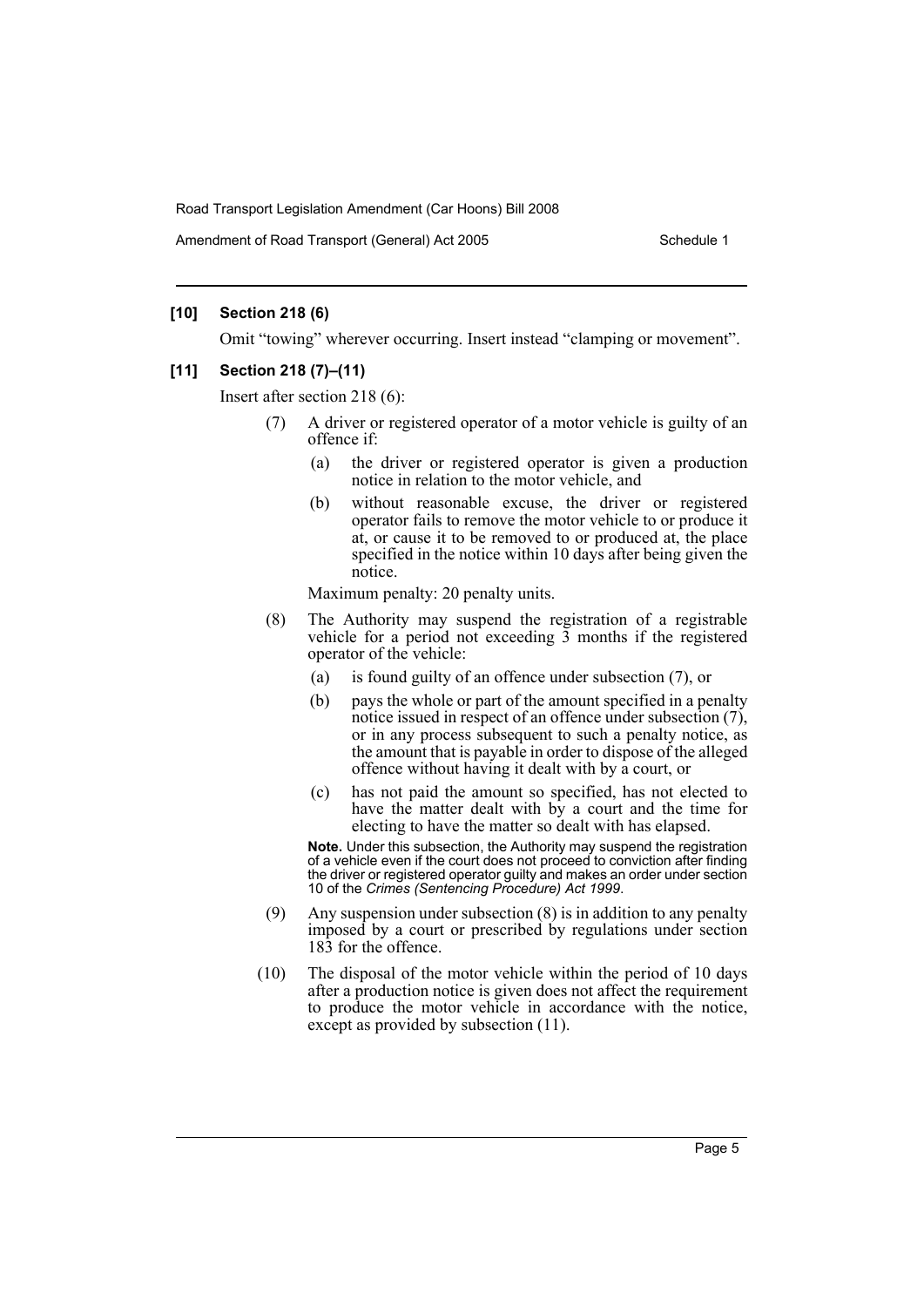- (11) A production notice ceases to have effect in relation to a motor vehicle:
	- (a) if it is withdrawn by the Commissioner by notice in writing given to the registered operator of the motor vehicle, or
	- (b) if, after the notice is given, registration of the motor vehicle is transferred in good faith to another registered operator who, at the time of the transfer, had no notice of, or could not reasonably be expected to be aware that, the production notice had been given.

#### **[12] Sections 219–219G**

Omit section 219. Insert instead:

#### **219 Impounding, clamping or forfeiture of vehicles on finding of guilt of driver who is a registered operator of the vehicle** (cf former Act, s 40)

(1) In this section:

*offending operator* means an offender who, at the time of an offence in connection with which a motor vehicle was used, was both the driver, and a registered operator, of the motor vehicle.

- (2) A motor vehicle used in connection with an offence under section 40 or 41 (2) of the *Road Transport (Safety and Traffic Management) Act 1999* that is the first offence by the offending operator under the provision concerned is, by the finding of guilt by the court, liable to be impounded for a period of 3 months unless the court otherwise directs under subsection (3) or (5).
- (3) The court may, by order, direct that instead of being impounded the motor vehicle be clamped by a clamping agent at an appropriate place for a period of 3 months at a place specified in the order.
- (4) A motor vehicle used in connection with an offence under section 40 or 41 (2) of the *Road Transport (Safety and Traffic Management) Act 1999* that is a second or subsequent offence by the offending operator under the provision concerned is, by the finding of guilt by the court, forfeited to the Crown unless the court otherwise directs under subsection (5).

**Note.** A forfeited motor vehicle may be crash tested—see section 227 (5).

(5) The court may by order direct that a period of clamping or impounding imposed by this section be reduced or dispensed with, or that a forfeiture imposed by or under this section be commuted to a period of clamping or impounding specified in the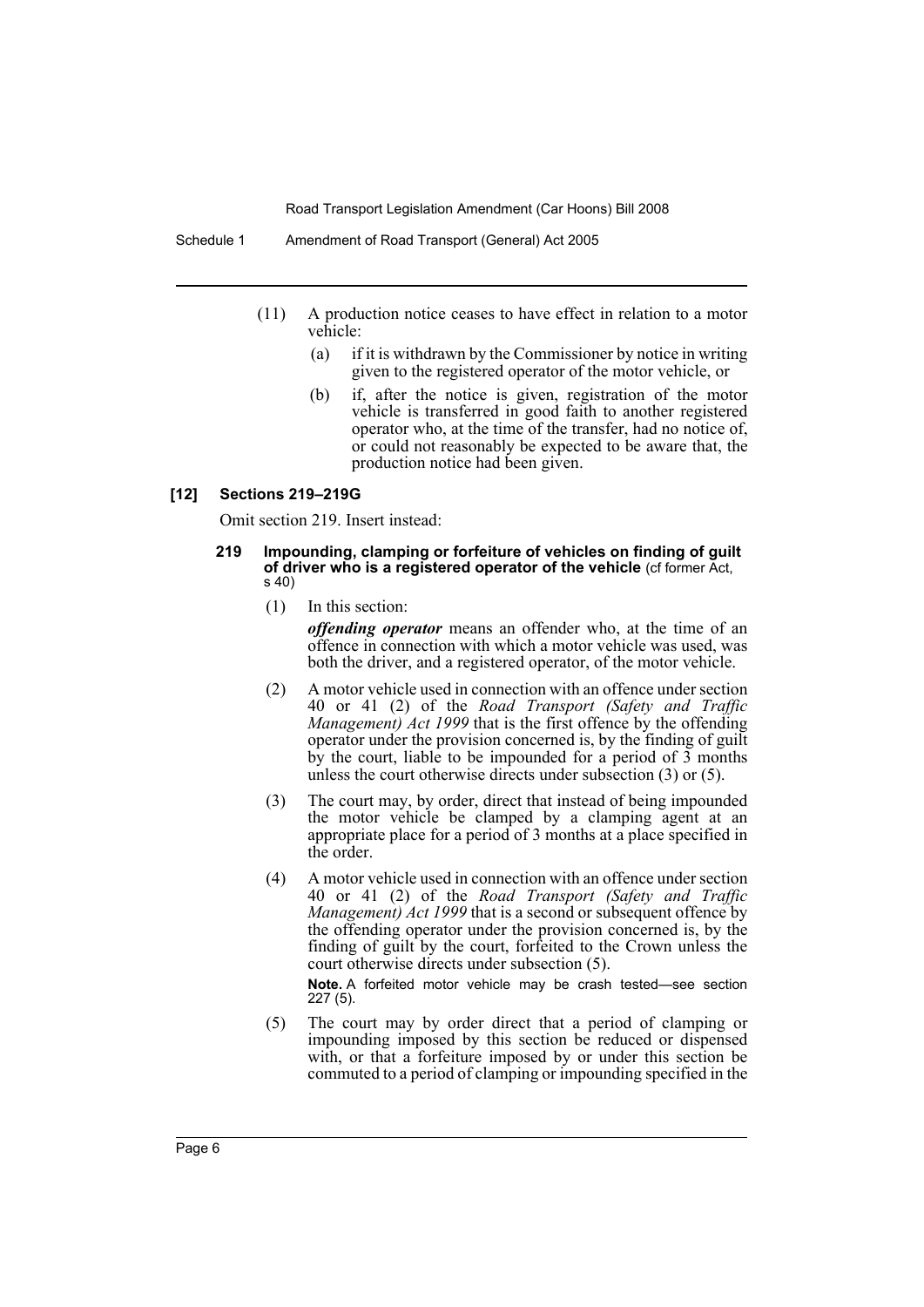Amendment of Road Transport (General) Act 2005 Schedule 1

order, if the court is satisfied that the clamping or impounding of the motor vehicle will cause extreme hardship to the offending operator or any other person.

- (6) For the purposes of subsection (5), difficulty in carrying out employment (whether paid or unpaid) or in travelling to a place of employment or business or to any place for the purposes of education, training or study does not constitute extreme hardship.
- (7) The period for which a motor vehicle was clamped or impounded under section 218 is to be reckoned as counting towards a period of clamping or impounding imposed by or under this section.
- (8) Any impounding, clamping or forfeiture under this section is in addition to any other penalty that may be imposed for the offence concerned, but for the purposes of any rights of appeal against a penalty so imposed by the court finding the offence to be proven, the impounding, clamping or forfeiture is taken to be, or to be part of, that penalty.

#### **219A Impounding, clamping or forfeiture of vehicles on finding of guilt of driver who is not the registered operator of the vehicle**

(1) In this section:

*offending driver* means an offender who, at the time of the offence, was the driver of a motor vehicle but was not a registered operator of the vehicle.

- (2) As soon as reasonably practicable after a motor vehicle is used for the first time in connection with an offence for which an offending driver is found guilty under section 40 or 41 (2) of the *Road Transport (Safety and Traffic Management) Act 1999*, the Authority is to give the registered operator of the motor vehicle a suspension warning notice in accordance with section 219B.
- (3) If a registered operator of a motor vehicle who was given a suspension warning notice is the registered operator of the same or another motor vehicle that is used in connection with a second offence under section 40 or 41 (2) of the *Road Transport (Safety and Traffic Management) Act 1999* for which an offending driver is found guilty during the period of 5 years after the suspension warning notice was given to the registered operator:
	- (a) the Authority may suspend the registration of the motor vehicle used in connection with the second offence for a period not exceeding 3 months, or
	- (b) if the motor vehicle is unregistered, registration of the vehicle is suspended or the expiry date of the registration is within 28 days after a person is found guilty of the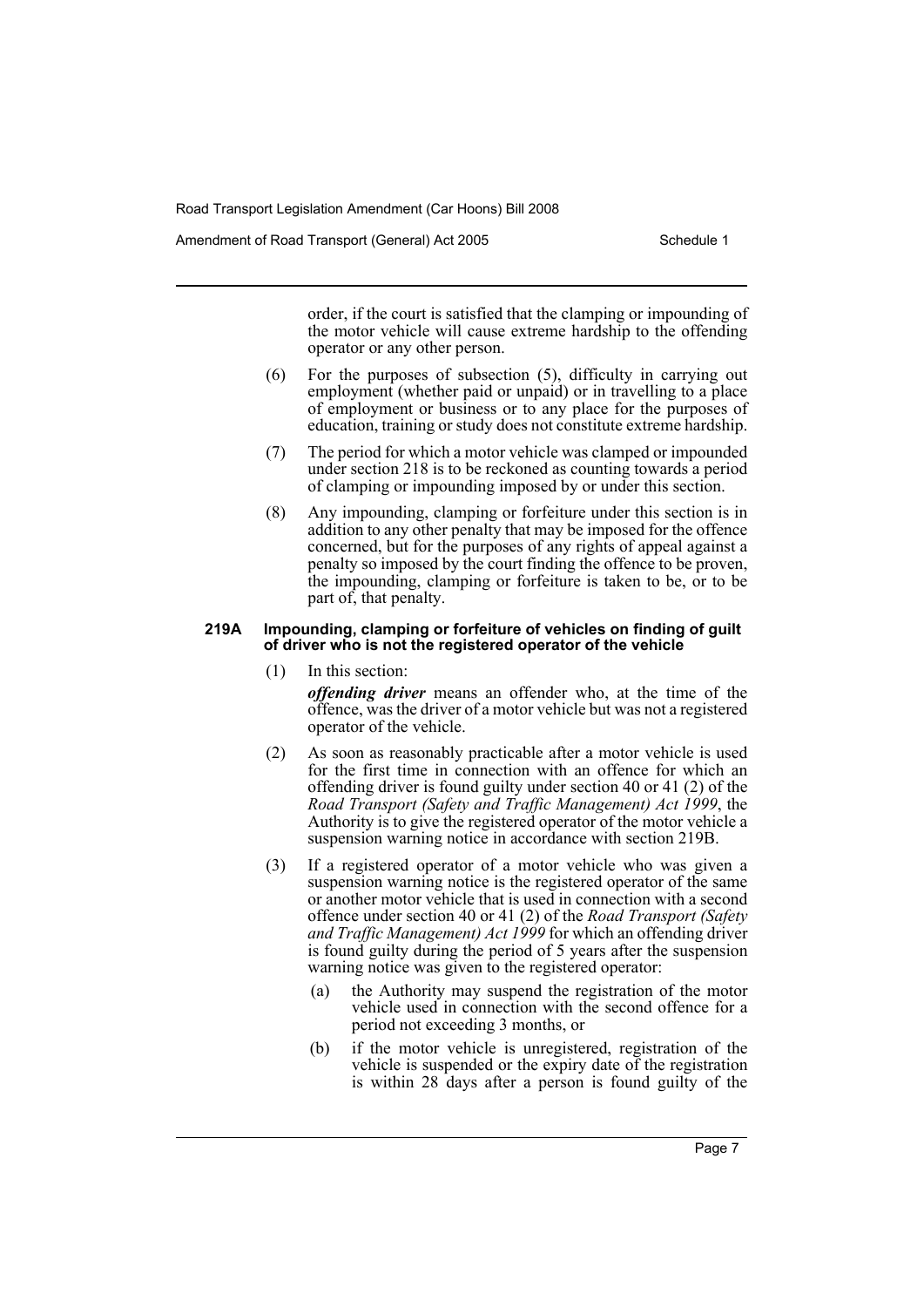Schedule 1 Amendment of Road Transport (General) Act 2005

offence concerned, the Commissioner is to cause the vehicle to be clamped by a clamping agent at an appropriate place or impounded for a period of 3 months.

(4) If the registered operator of a motor vehicle who was given a suspension warning notice is the registered operator of the same or another motor vehicle used in connection with an offence under section 40 or 41 (2) of the *Road Transport (Safety and Traffic Management) Act 1999* that is a third or subsequent offence under either of those provisions for which an offending driver is found guilty in the period of 5 years after the suspension warning notice was given, the motor vehicle used in connection with the third or subsequent offence is, by the finding of guilt by the court, forfeited to the Crown, unless the court otherwise directs under subsection (5).

**Note.** A forfeited motor vehicle may be crash tested—see section 227 (5).

- (5) The court may by order direct that a forfeiture imposed by this section be dispensed with or commuted to a period of clamping or impounding specified in the order if the court is satisfied that the forfeiture of the motor vehicle will cause extreme hardship to the offending driver or any other person.
- (6) The period for which a motor vehicle was clamped or impounded under section 218 is to be reckoned as counting towards a period of clamping or impounding imposed by or under this section.
- (7) Subsections (2), (3) and (4) do not operate in respect of a motor vehicle if the Authority, Commissioner or court (as the case requires) is satisfied that the vehicle was at the relevant time a stolen vehicle or a vehicle illegally taken or used.
- (8) Subsections (3) and (4) operate in respect of a motor vehicle used in connection with an offence under section 40 or 41 (2) of the *Road Transport (Safety and Traffic Management) Act 1999* even if, at the time of the offence, there is more than one registered operator for that motor vehicle and one or more of those registered operators were not given the suspension warning notice concerned.
- (9) If the registration of a motor vehicle expires during a period of suspension under this section, the registration is taken to be suspended during the unexpired portion of the suspension period for the purposes of any offence provision under any law in relation to operating a motor vehicle while its registration is suspended.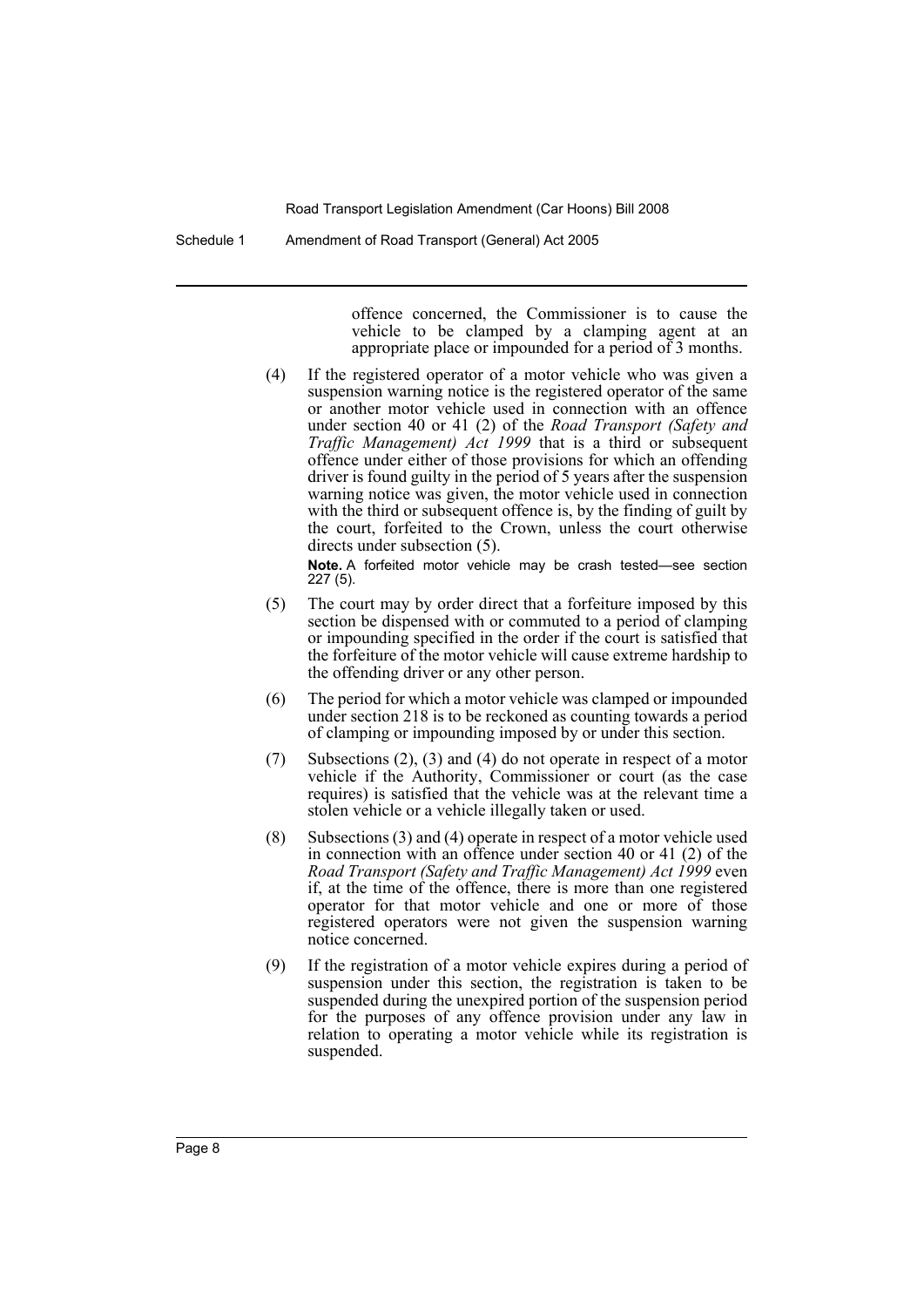Amendment of Road Transport (General) Act 2005 Schedule 1

#### **219B Suspension warning notices**

- (1) A *suspension warning notice* is a written notice warning a registered operator of a motor vehicle that was used in connection with an offence under either of the provisions referred to in section 219A (2) that, if the registered operator is the registered operator of the same or another motor vehicle that is used in connection with any further offence under either of those provisions, the Authority may suspend registration of the motor vehicle used in connection with the further offence, or the Commissioner may take other action, under section 219A (3) in respect of the motor vehicle.
- (2) A suspension warning notice has effect for a period of 5 years after it is given, unless it sooner ceases to have effect under this Division.
- (3) A suspension warning notice ceases to have effect if it is withdrawn by the Authority by notice in writing given to the registered operator concerned.
- (4) The Authority must withdraw a suspension warning notice if it is satisfied that at the time the motor vehicle was used in connection with the offence concerned it was a stolen vehicle or a vehicle illegally taken or used.

#### **219C Clamping agents**

(1) The Commissioner may, by instrument in writing, appoint a person (other than a police officer) or body to be a clamping agent for the purposes of this Division.

**Note.** The Commissioner is also a clamping agent.

- (2) A clamping agent has the functions conferred on clamping agents by or under this Division.
- (3) The functions of a clamping agent may be exercised by any employee or agent of the clamping agent authorised to do so by the clamping agent.
- (4) The Commissioner may, by instrument in writing, restrict the functions that a clamping agent may exercise, including (for example) by limiting the places, or manner or circumstances, in which the clamping agent may exercise any functions conferred. **Note.** The Commissioner may, for example, limit the power to clamp to a specified part of NSW or for a specified period only.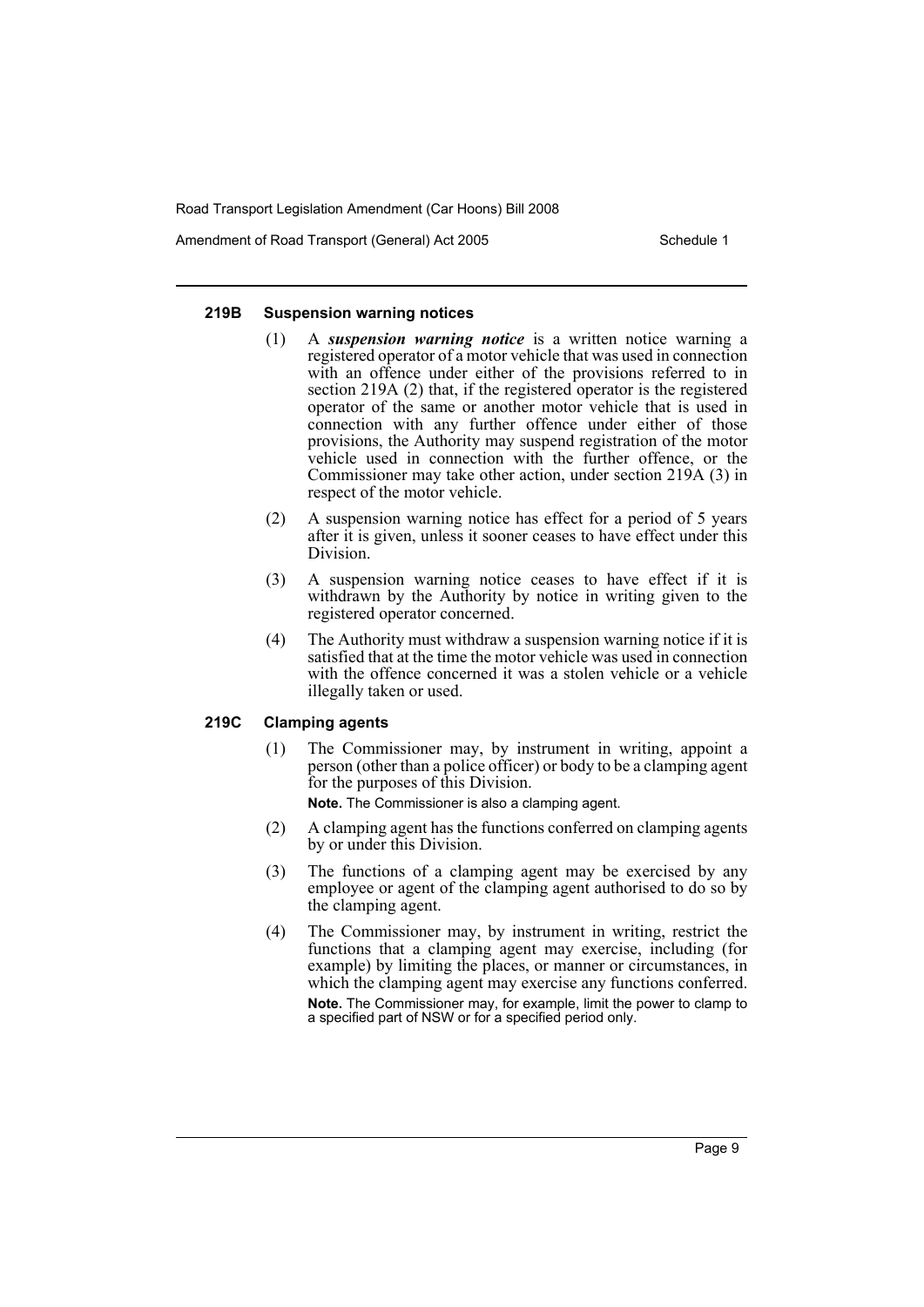Schedule 1 Amendment of Road Transport (General) Act 2005

#### **219D Identification of clamping agents**

- (1) The Commissioner may issue a clamping agent appointed under section 219C, or an employee or agent of a clamping agent authorised to exercise the functions of the clamping agent, with an identification card.
- (2) The identification card must:
	- (a) contain a photograph of the person to whom it is issued and the person's name and signature, and
	- (b) identify the person as a clamping agent.
- (3) A clamping agent (other than a police officer in uniform) who is exercising or about to exercise a function with respect to the clamping of a motor vehicle is required to comply with a request to identify himself or herself by producing his or her identification card.

# **219E Return of identification cards**

- (1) A person is guilty of an offence if:
	- (a) the Commissioner has issued an identification card to the person, and
	- (b) the person was, but has stopped being, a clamping agent or an employee or agent of a clamping agent, and
	- (c) the Commissioner has requested the person to return the card to the Commissioner within a specified period, and
	- (d) the person does not return the card during the period.

Maximum penalty: 20 penalty units.

- (2) Subsection (1) does not apply if the person has a reasonable excuse.
- (3) The onus of proof of reasonable excuse in proceedings for an offence under this section lies on the defendant.

#### **219F Fees for clamping of motor vehicles**

- (1) If a court directs that a motor vehicle be clamped under section 219, the offending operator must pay the Commissioner, or a clamping agent nominated by the Commissioner for the purposes of this subsection, a fee determined in accordance with the regulations with respect to the clamping of the vehicle.
- (2) If the Commissioner causes a motor vehicle to be clamped under section 219A, the registered operator must pay the Commissioner, or a clamping agent nominated by the Commissioner for the purposes of this subsection, a fee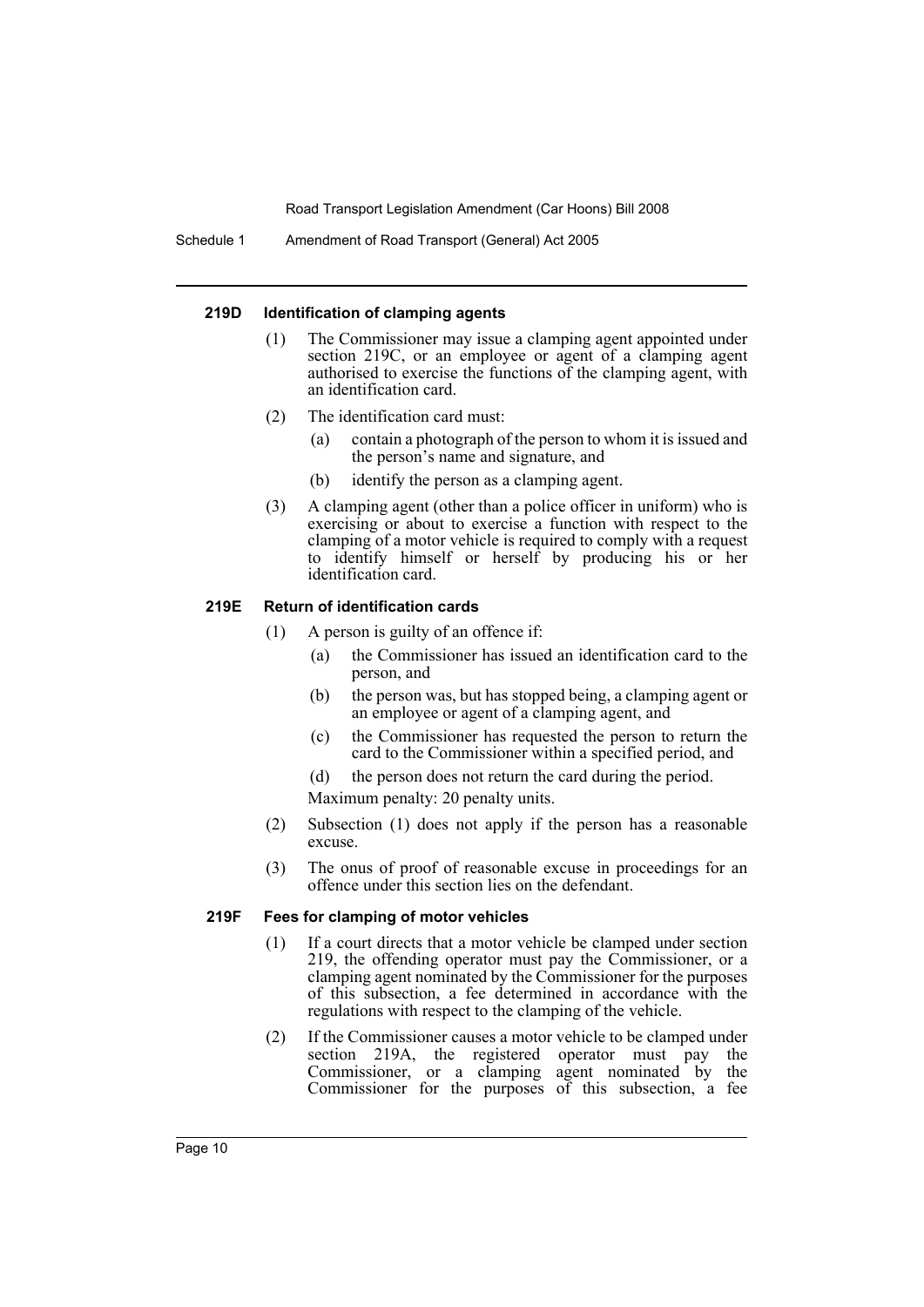Amendment of Road Transport (General) Act 2005 Schedule 1

determined in accordance with the regulations for the clamping of the vehicle.

(3) If the whole or any part of the fee is not paid, the court may, on application by the Commissioner or the clamping agent nominated by the Commissioner concerned, order that the motor vehicle be impounded for a period of 3 months or be forfeited to the Crown.

**Note.** An impounded or forfeited motor vehicle may be sold under section 227.

# **219G Offence relating to wheel clamping**

(1) A person must not, except in accordance with this Division, tamper with, modify or remove a wheel clamp or any other device used to immobilise a motor vehicle during a period of clamping imposed under this Division.

Maximum penalty: 20 penalty units.

- (2) It is a defence to a prosecution under subsection (1) if the defendant establishes that the wheel clamp or other device was tampered with, modified or removed:
	- (a) from a motor vehicle that was obstructing access to any property and that it was necessary to move the motor vehicle to protect any person or property from a risk of imminent harm, or
	- (b) to protect the motor vehicle from a risk of imminent harm. **Note.** For example, if an immobilised motor vehicle is located outside a burning house, emergency service personnel may move it if necessary to gain access to the property or to ensure the safety of the vehicle.

# **[13] Section 220 Registered operator and interested persons to be notified**

Omit "impounding" from section 220 (1) (a) and (b) wherever occurring.

Insert instead "clamping or impounding".

# **[14] Section 220 (1A)**

Insert after section 220 (1):

- (1A) The Commissioner is to give the holder of any registered interest in a motor vehicle notice of:
	- (a) the giving of a production notice in relation to the motor vehicle under section 218, and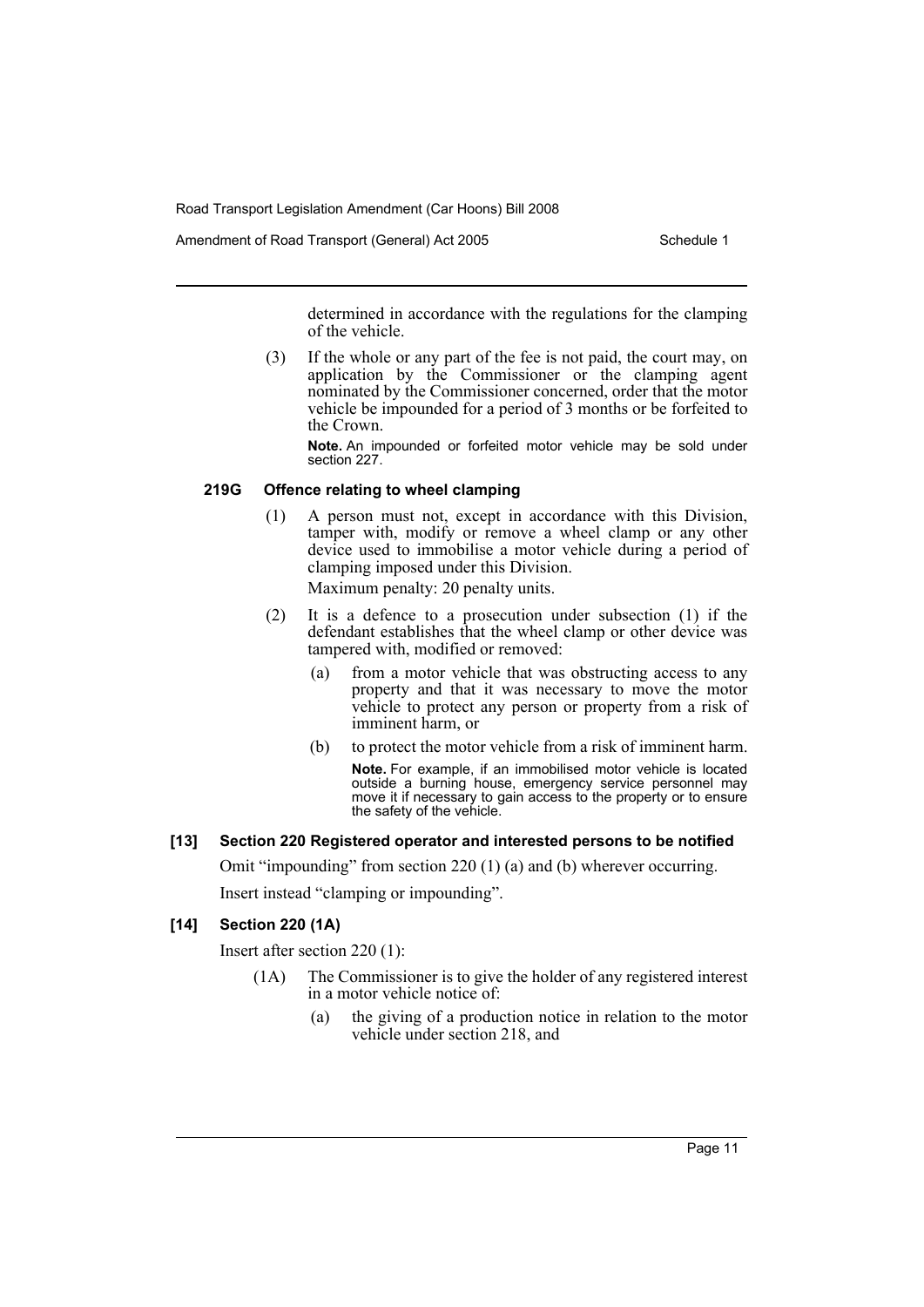Schedule 1 Amendment of Road Transport (General) Act 2005

(b) the clamping or impounding, or continued or further clamping or impounding, or forfeiture of a motor vehicle under section 219A.

# **[15] Section 220 (3)**

Omit "stands impounded or forfeit".

Insert instead "is clamped or impounded or has been forfeited".

#### **[16] Section 221 Retention of motor vehicle impounded, and period of clamping, under section 218**

Insert after section 221 (1):

(1A) A motor vehicle clamped under section 218 is to remain clamped until the offence for which it was clamped is dealt with by a court or by the offender under Part 5.3, unless it is sooner released under this Division or in accordance with the regulations.

# **[17] Section 221 (2)**

Insert "or clamped" after "retained".

# **[18] Section 221 (3)**

Insert "or clamped" after "impounded".

# **[19] Section 223 Release of impounded vehicle or removal of clamps**

Omit section 223 (1) and (2). Insert instead:

(1) Subject to section 219G (2), the clamping agent responsible for the clamping of a motor vehicle must remove the clamps from the motor vehicle at the end of the period of clamping imposed under this Division and, if the vehicle is clamped at a place under the control of or used for the purpose of clamping motor vehicles by the clamping agent, make the motor vehicle available for collection by a person entitled to possession of it as soon as the clamps are removed.

# **[20] Section 224 Release of motor vehicle on application to Local Court**

Insert "or for the removal of clamps from a motor vehicle" after "custody" in section 224 (1).

# **[21] Section 224 (3)–(4A)**

Omit section 224 (3) and (4). Insert instead:

(3) In determining whether to make an order under this section the Local Court is entitled to have regard to the following: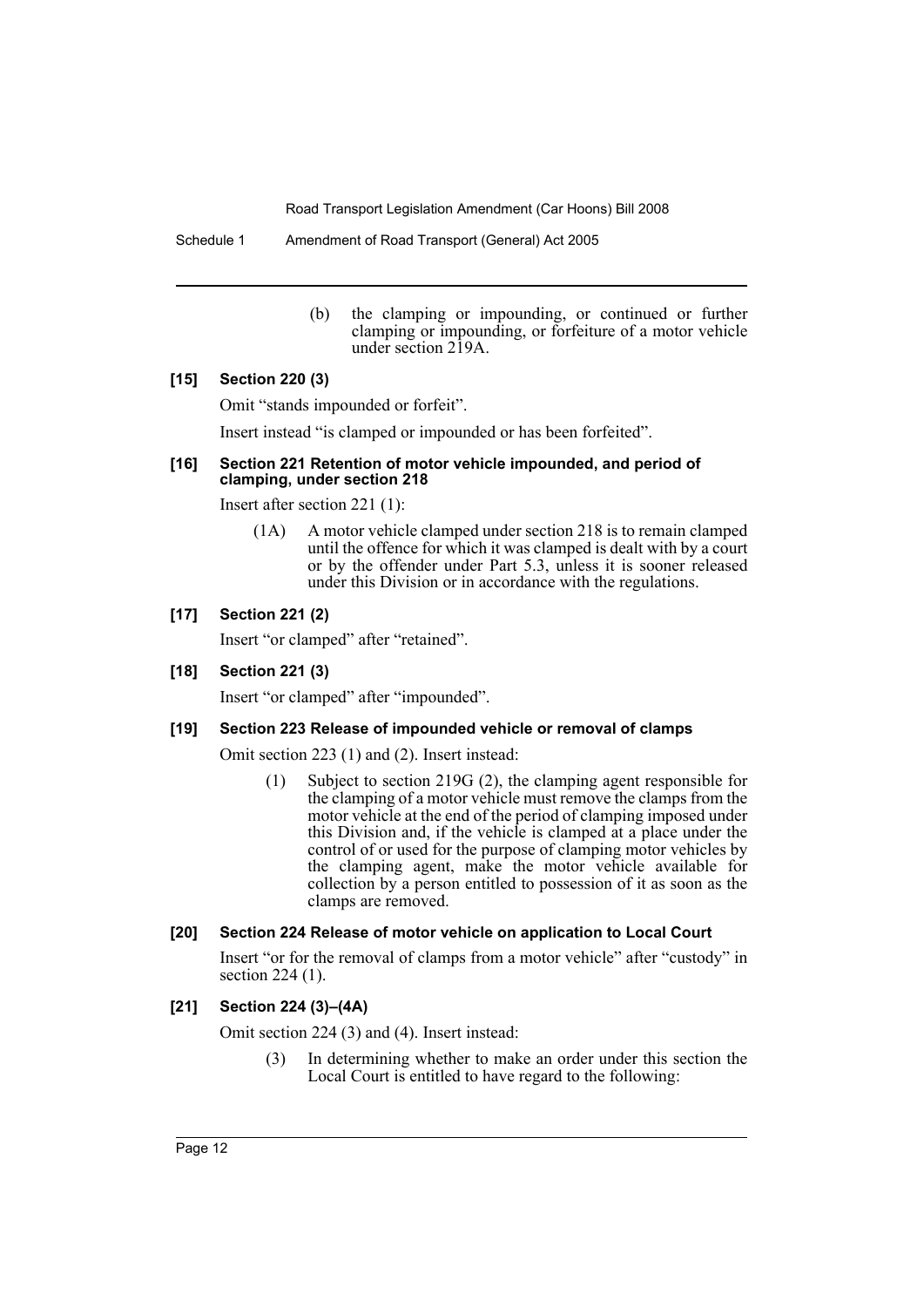Amendment of Road Transport (General) Act 2005 Schedule 1

- (a) the safety of the public and the public interest in preventing the use of a motor vehicle that the Court considers is reasonably likely in all the circumstances to be used for further dangerous driving offences,
- (b) any alleged extreme hardship or other circumstances of the case.
- (4) Despite subsection (3), the Local Court is not to have regard to any alleged extreme hardship arising from the difficulty of carrying out employment (whether paid or unpaid) or of travelling to a place of employment or business or to any place for the purposes of education, training or study if the application relates to release of a motor vehicle that was clamped or impounded under section 219.
- (4A) The Local Court may order the release of a motor vehicle that was impounded, or the removal of clamps from a motor vehicle that was clamped, under section 219A if it is satisfied:
	- (a) that the registered operator did not consent to the driver concerned using the vehicle, and
	- (b) the registered operator had taken all reasonable steps to prevent any person using the vehicle without the consent of the registered operator.

#### **[22] Section 225 Safe keeping of motor vehicles**

Insert "(otherwise than by crash testing under this Division)" after "damage".

**[23] Section 225 (2)**

Insert at the end of section 225:

(2) Subsection (1) does not apply in the case of theft or damage to a motor vehicle that is clamped under this Division. However, the Commissioner (and any clamping agent) must ensure that all reasonable steps are taken to ensure as little damage as possible is caused to the vehicle by the installation or removal of clamps.

# **[24] Section 225A**

Insert after section 225:

#### **225A Protection from liability with respect to clamping, impounding and crash testing**

No action lies against the Crown, the Minister, the Commissioner, the Authority, any police officer or any clamping agent for any damage to, or theft of, a motor vehicle caused by,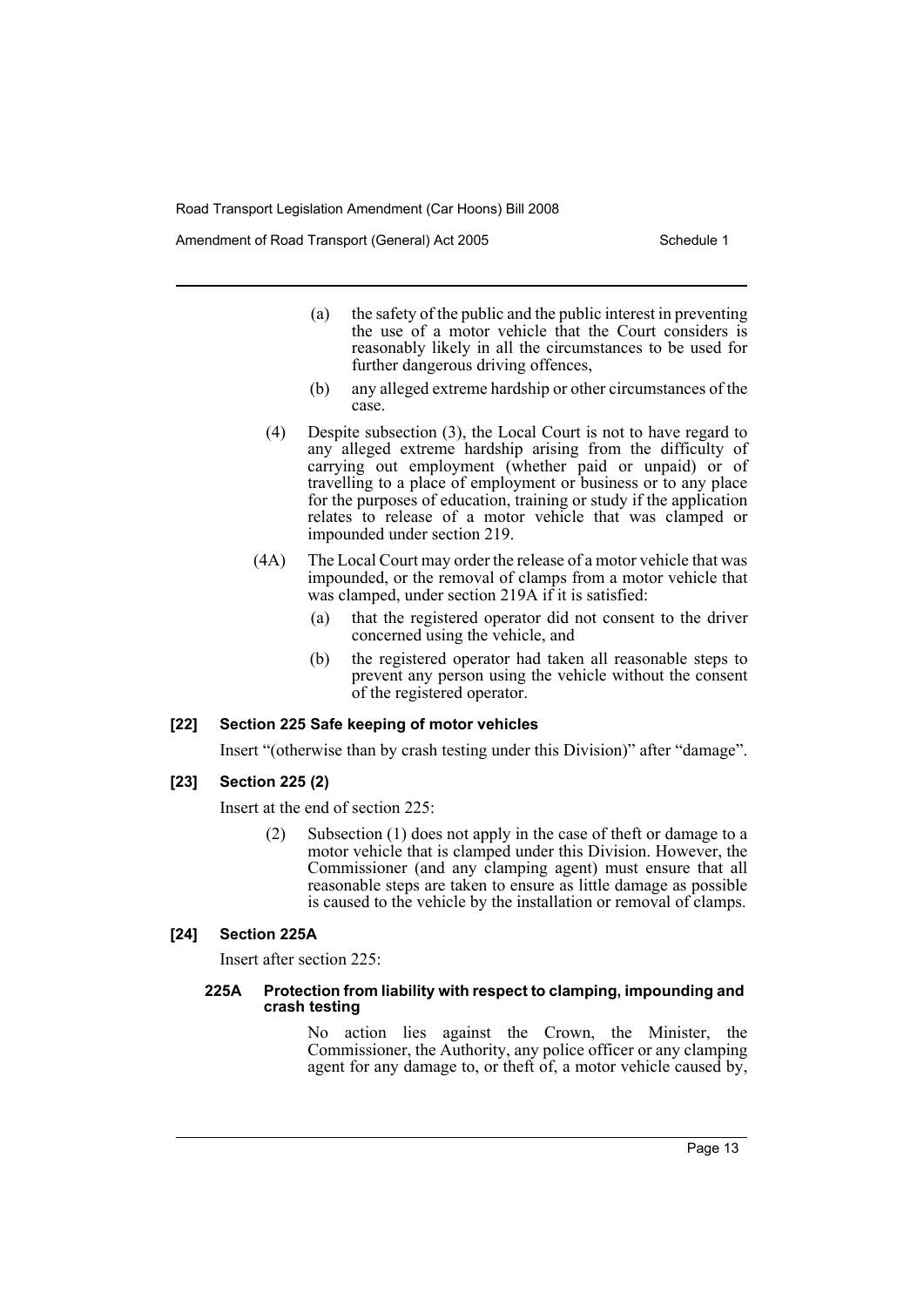Schedule 1 Amendment of Road Transport (General) Act 2005

or arising from clamping, impounding or crash testing a motor vehicle in accordance with this Division.

# **[25] Section 227 Disposal and crash testing of vehicles**

Insert after section 227 (4):

- (5) At the request of the Authority, the Commissioner may dispose of a motor vehicle that is the subject of forfeiture under section 219 (4) or 219A (4) by releasing it to the Authority to be used for the purposes of crash testing and any educational program for drivers of motor vehicles established by the Authority.
- (6) The Authority may cause any motor vehicle released to it to be used for the purposes of crash testing and any educational program for drivers of motor vehicles established by the Authority.

# **[26] Schedule 1 Savings, transitional and other provisions**

Insert at the end of clause 1 (1):

*Road Transport Legislation Amendment (Car Hoons) Act 2008*, to the extent that it amends this Act

# **[27] Schedule 1**

Insert after Part 5:

# **Part 6 Provisions consequent on enactment of Road Transport Legislation Amendment (Car Hoons) Act 2008**

#### **13 Definition**

In this Part:

*amending Act* means the *Road Transport Legislation Amendment (Car Hoons) Act 2008*.

#### **14 Impounding, forfeiture, clamping and other penalties for certain speeding and other dangerous driving offences**

- (1) An amendment made to section 218 by the amending Act does not apply to or in respect of a motor vehicle seized under section 218 as in force immediately before the commencement of the amendment.
- (2) Sections 219 and 219A, as substituted and inserted, respectively, by the amending Act, apply to and in respect of a motor vehicle used in connection with an offence under section 40 or 41 (2) of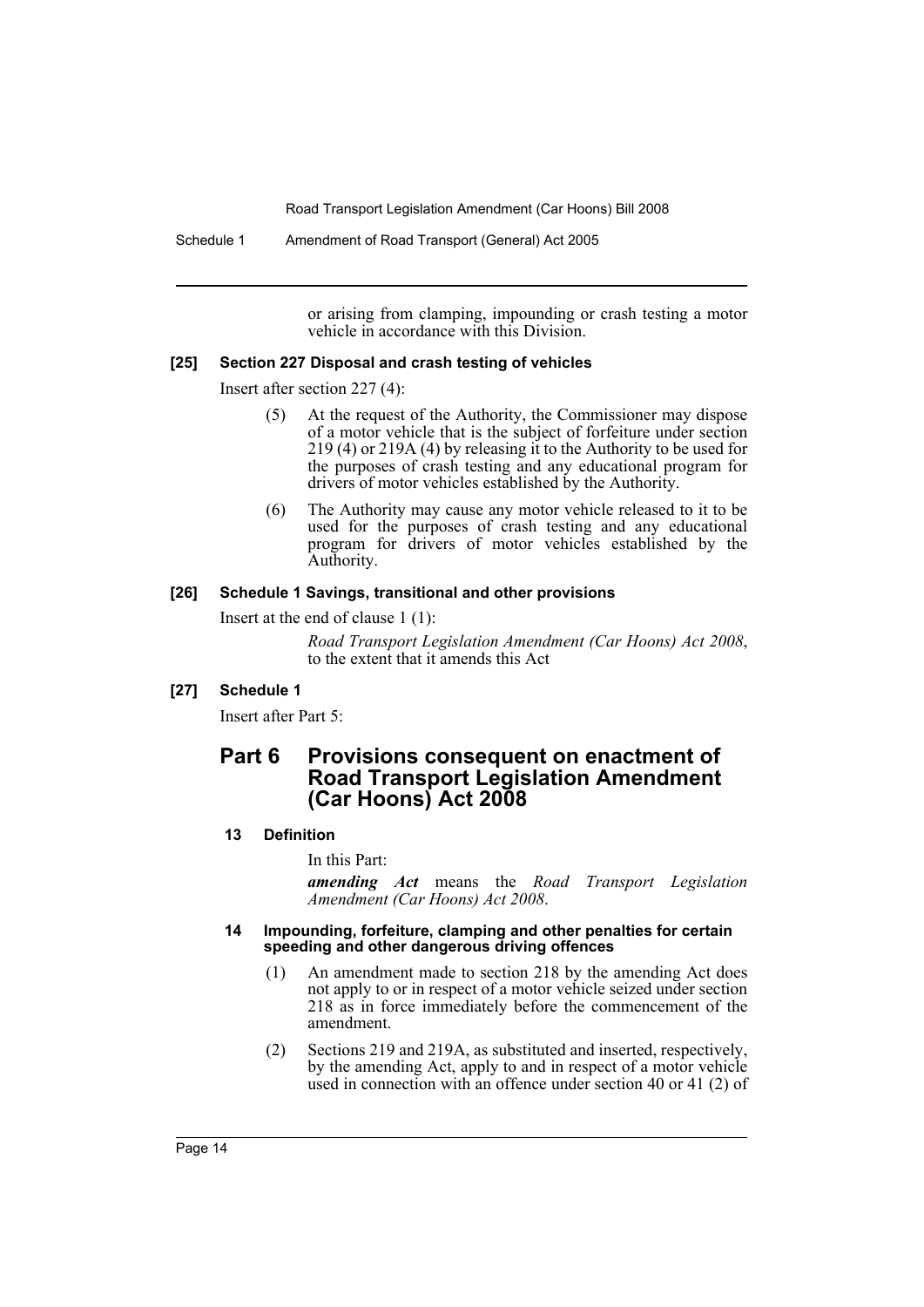Amendment of Road Transport (General) Act 2005 Schedule 1

the *Road Transport (Safety and Traffic Management) Act 1999* that is committed on or after the insertion of those sections.

(3) However, if a motor vehicle was used in connection with an offence under section 40 or 41 (2) of the *Road Transport (Safety and Traffic Management) Act 1999* for which a person was found guilty before the substitution of section 219, that finding may be taken into account in deciding whether the motor vehicle has been used in connection with a second or subsequent such offence for the purposes of determining any penalty that may be imposed by a court or the Authority under section 219.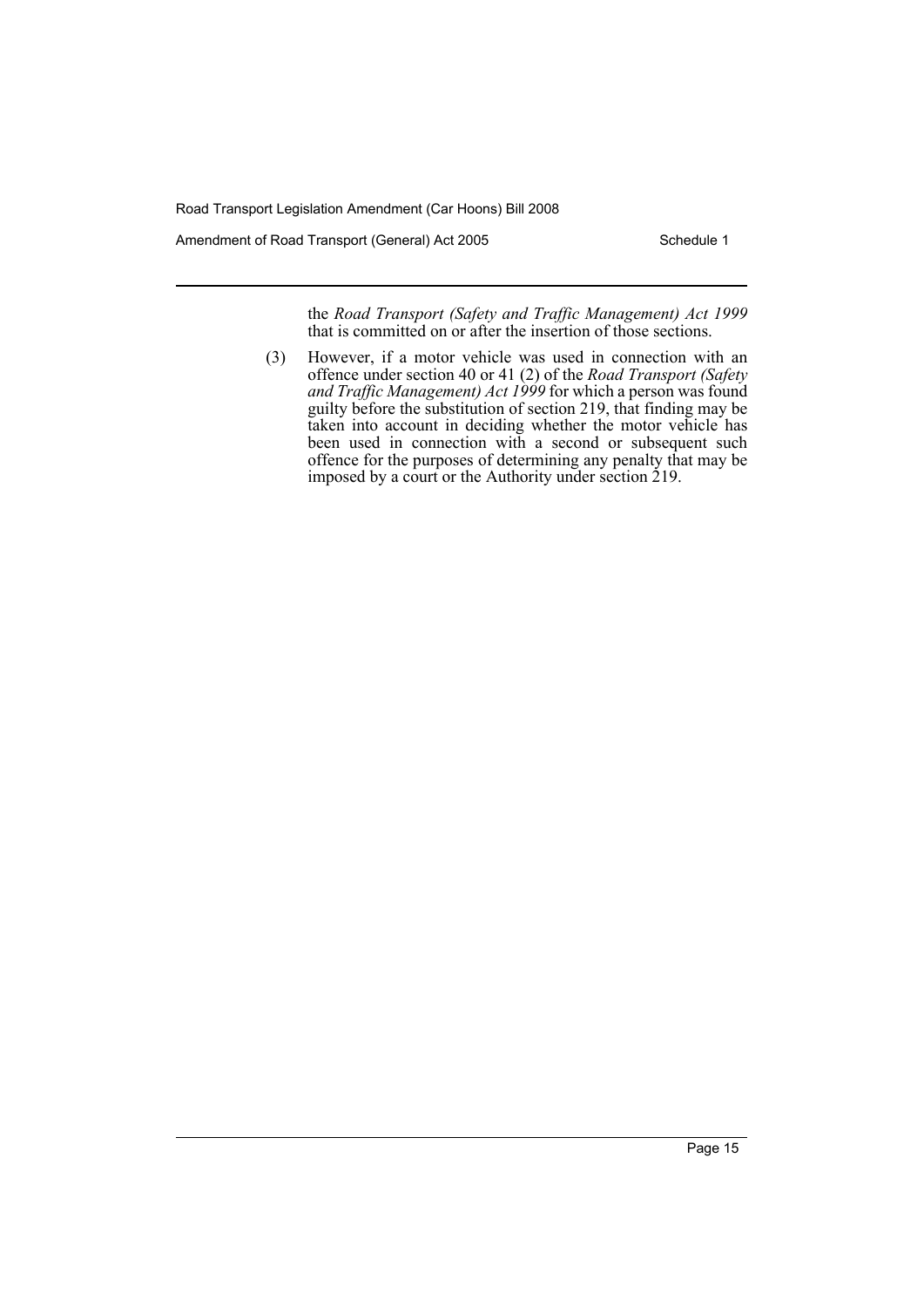Schedule 2 Amendment of Road Transport (Safety and Traffic Management) Act 1999

# <span id="page-16-0"></span>**Schedule 2 Amendment of Road Transport (Safety and Traffic Management) Act 1999**

(Section 4)

# **[1] Section 40 Races, attempts on speed records and other speed trials**

Omit "Maximum penalty: 20 penalty units." from section 40 (1).

Insert instead:

Maximum penalty: 30 penalty units (in the case of a first offence) or 30 penalty units or imprisonment for 9 months or both (in the case of a second or subsequent offence).

# **[2] Section 40 (2), Note**

Omit "Section 48 (1) of the *Road Transport (General) Act 1999*". Insert instead "Section 241 of the *Road Transport (General) Act 2005*".

# **[3] Section 40 (4), Note**

Omit "Section 26 of the *Road Transport (General) Act 1999*". Insert instead "Section 189 of the *Road Transport (General) Act 2005*".

# **[4] Section 41 Conduct associated with road and drag racing and other activities**

Omit "Maximum penalty: 5 penalty units" from section 41 (1).

Insert instead "Maximum penalty: 10 penalty units".

# **[5] Section 41 (2)**

Omit the subsection. Insert instead:

- (2) A person must not:
	- (a) operate a motor vehicle contrary to subsection (1) knowing that any petrol, oil, diesel fuel or other inflammable liquid has been placed on the surface of the road or road related area beneath one or more tyres of the vehicle, or
	- (b) do, or omit to do, any other thing that prolongs, sustains, intensifies or increases loss of traction as referred to in subsection (1), or
	- (c) repeatedly operate a motor vehicle contrary to subsection (1), or
	- (d) operate a motor vehicle contrary to subsection (1) at a time, or on a road or road related area in a place, knowing that there is an appreciable risk that operation of the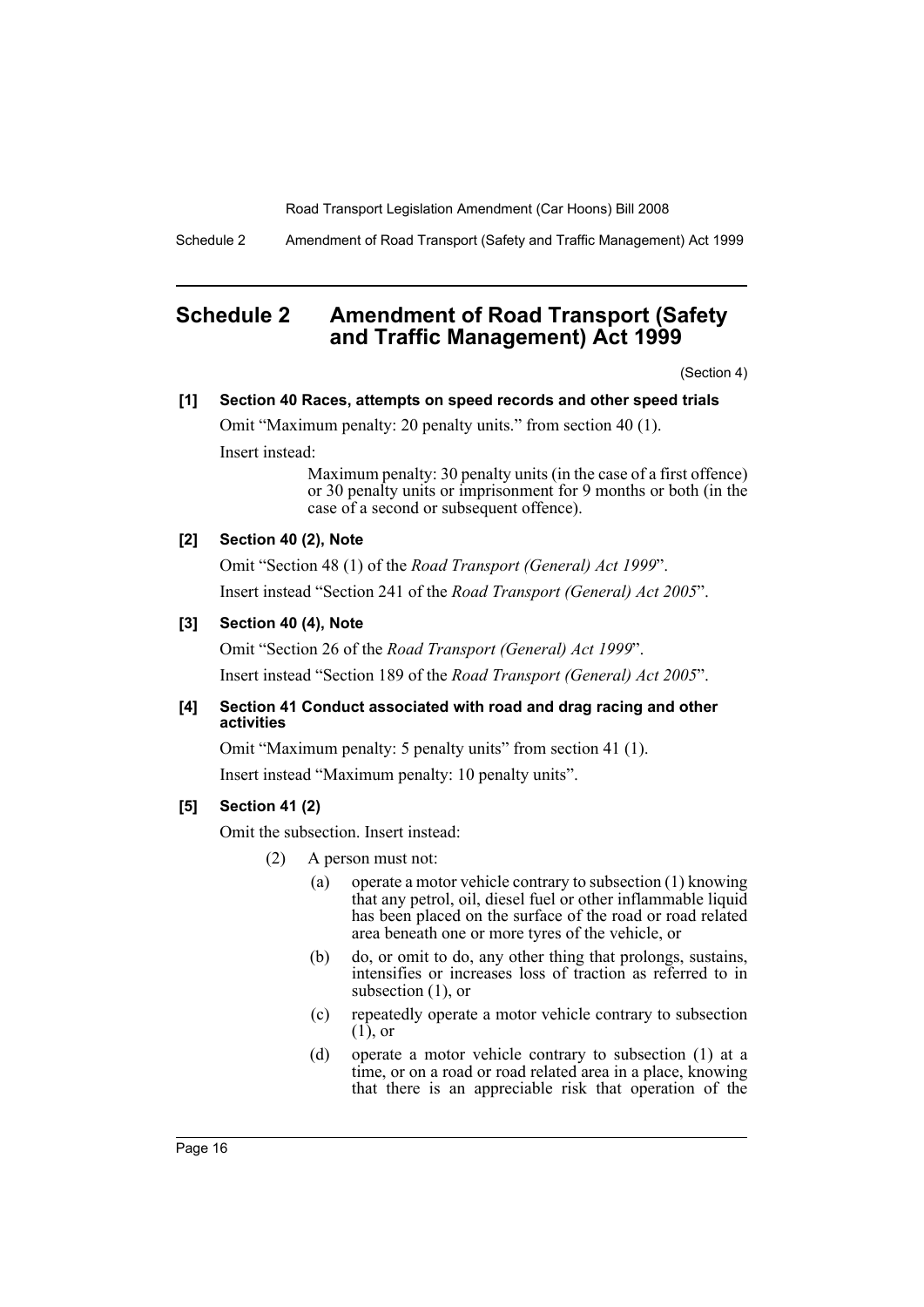vehicle in that manner at that time and place is likely to interfere with the amenity of the locality or the peaceful enjoyment of any person in the locality or make the place unsafe for any person in the locality, or

- (e) willingly participate in any group activity involving the operation of one or more vehicles contrary to subsection (1), or
- (f) organise, promote or urge any person to participate in, or view, any group activity involving the operation of one or more vehicles contrary to subsection (1), or
- (g) photograph or film a motor vehicle being operated contrary to subsection (1) for the purpose of organising or promoting the participation of persons in any such group activity.

Maximum penalty: 30 penalty units (in the case of a first offence) or 30 penalty units or imprisonment for 9 months or both (in the case of a second or subsequent offence).

#### **[6] Section 41 (6)–(8)**

Insert after section 41 (5):

- (6) In considering whether an offence has been committed under subsection  $(2)$  (d), the court is to have regard to all the circumstances of the case, including the following:
	- (a) the nature and use of the road or road related area in which the offence is alleged to have been committed,
	- (b) the nature and use of any premises in the locality of the road or road related area in which the offence is alleged to have been committed.
- (7) A person who is convicted by a court of an offence under subsection  $(2)$   $(a)$ ,  $(b)$ ,  $(c)$  or  $(d)$  in relation to a motor vehicle is disqualified from holding a driver licence by the conviction and without any specific order of the court for 12 months.
- (8) Any disqualification under this section is in addition to any penalty imposed for the offence.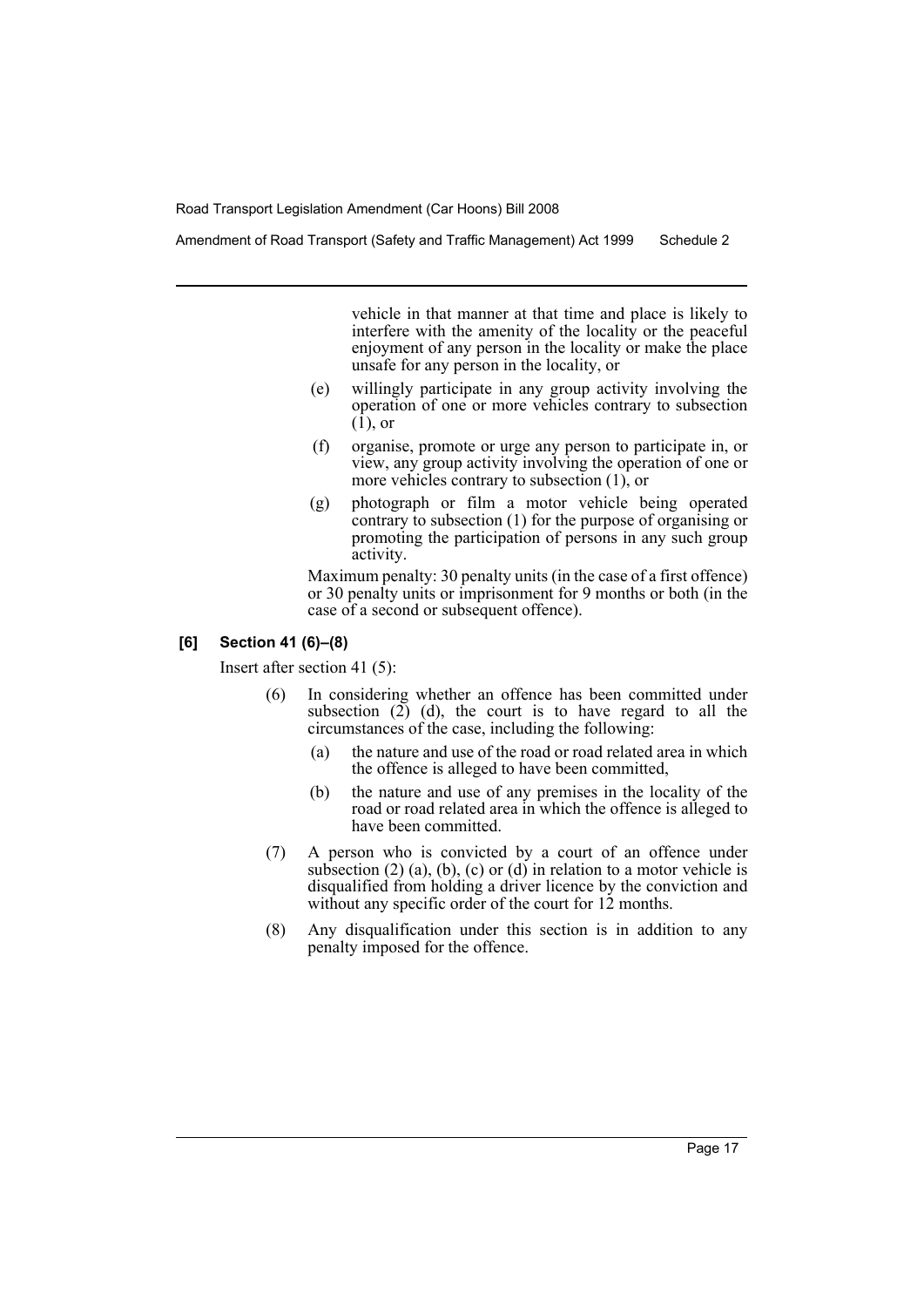Schedule 3 Other amendments

# <span id="page-18-0"></span>**Schedule 3 Other amendments**

(Section 5)

# **3.1 Local Government Act 1993 No 30**

#### **Section 651B Immobilisation of vehicles**

Insert at the end of section 651B (2):

, or

(d) under Division 2 of Part 5.5 of the *Road Transport (General) Act 2005*.

# **3.2 Road Transport (Driver Licensing) Regulation 1999**

# **Schedule 2 Additional demerit point offences**

Omit the matter relating to section 41 (2) of the *Road Transport (Safety and Traffic Management) Act 1999* from Columns 1, 2, 3 and 4.

# **3.3 Road Transport (General) Regulation 2005**

#### **[1] Clause 15 Appeals against certain registration decisions**

Insert after clause 15 (1) (e):

(f) a decision of the Authority to suspend the registration of, or to crash test, a registrable vehicle under Division 2 of Part 5.5 of the Act.

#### **[2] Clause 16 Determination of appeals against certain registration decisions**

Insert after clause 16 (3):

- (4) Despite clause 16 (2), the Court may, in determining an appeal against the suspension of registration of a motor vehicle under section 219A of the Act, take into account whether or not the registered operator of the motor vehicle:
	- (a) knew, or could reasonably be expected to have known, that the motor vehicle had been used or was likely to be used in connection with an offence under section 40 or 41 (2) of the *Road Transport (Safety and Traffic Management) Act 1999*, or
	- (b) knew, or could reasonably be expected to have known, that a suspension warning notice had been given in respect of the vehicle, or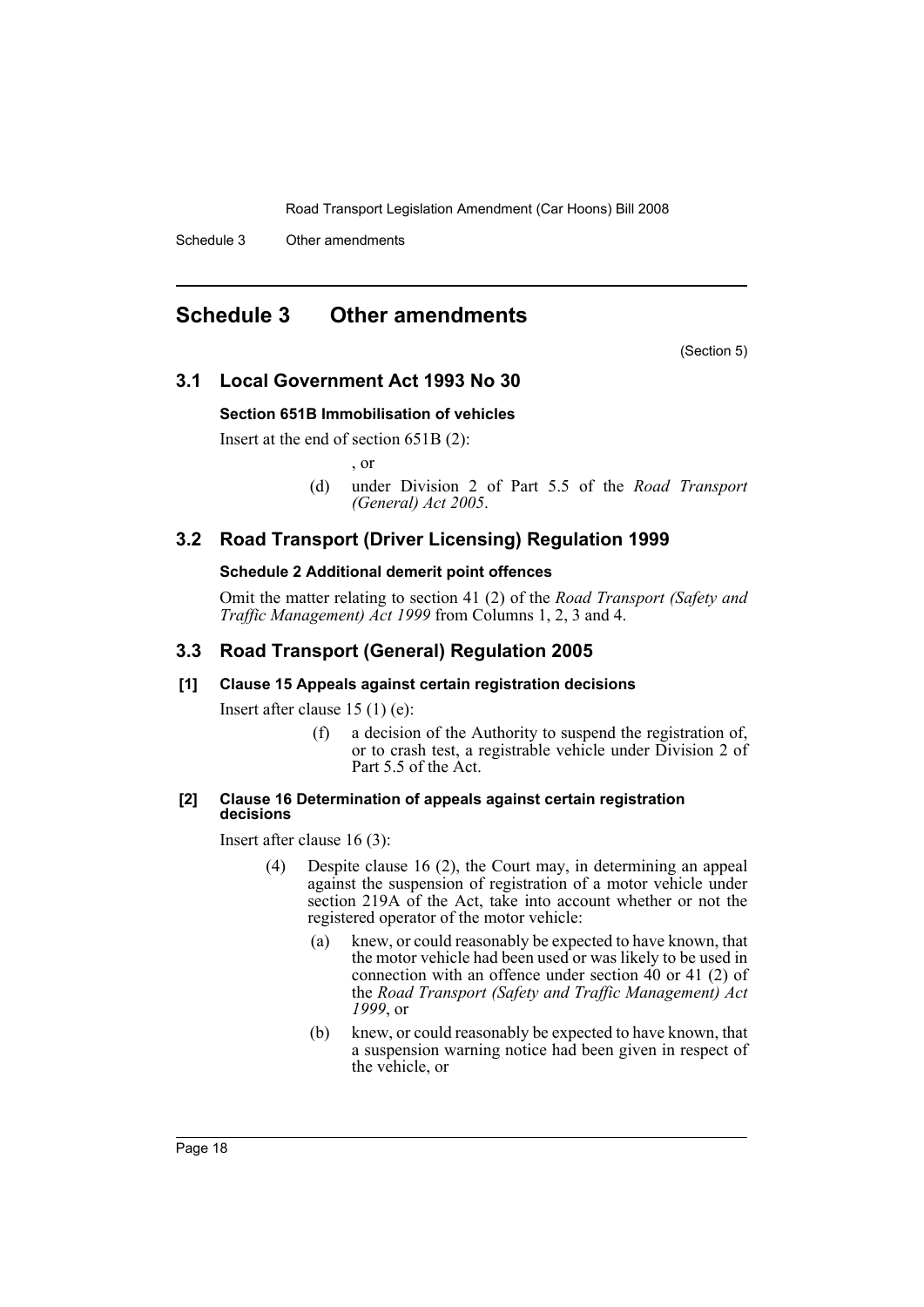Other amendments **Schedule 3** Schedule 3

(c) had consented to the use of the vehicle or had taken all reasonable steps to prevent any person using the vehicle without consent.

#### **[3] Clause 38 Disposal of impounded vehicles or vehicles forfeited to the Crown**

Omit "or 219" from clause 38 (1). Insert instead ", 219 or 219A".

# **[4] Clause 38 (2)**

Insert "or 219A" after "section 219".

# **[5] Clause 38 (3)**

Omit "under section 223 of the Act remains undetermined by the Commissioner or while any application under section 224".

Insert instead "under section 224 of the Act".

# **[6] Clause 38 (6)**

Insert after clause 38 (5):

(6) A clamping agent is to be paid the balance of the proceeds of the sale of a motor vehicle clamped by it if the motor vehicle was impounded or forfeited for failure to pay fees to which the clamping agent was entitled under section 219F of the Act.

#### **[7] Schedule 3 Penalty notice offences**

Insert in appropriate order in Columns 1, 2 and 3 of the matter relating to the *Road Transport (General) Act 2005*:

Section 218 (7) Class 1 Level 13

# **[8] Schedule 3**

Omit the matter relating to section 41 (2) of the *Road Transport (Safety and Traffic Management) Act 1999* from Columns 1, 2 and 3.

# **3.4 Road Transport (Vehicle Registration) Regulation 2007**

#### **[1] Clause 14 Maintenance of the Registers**

Insert after clause 14 (2):

#### (2A) **Use of vehicle in connection with offences**

The Authority must record the following in the Register or another register kept by the Authority: